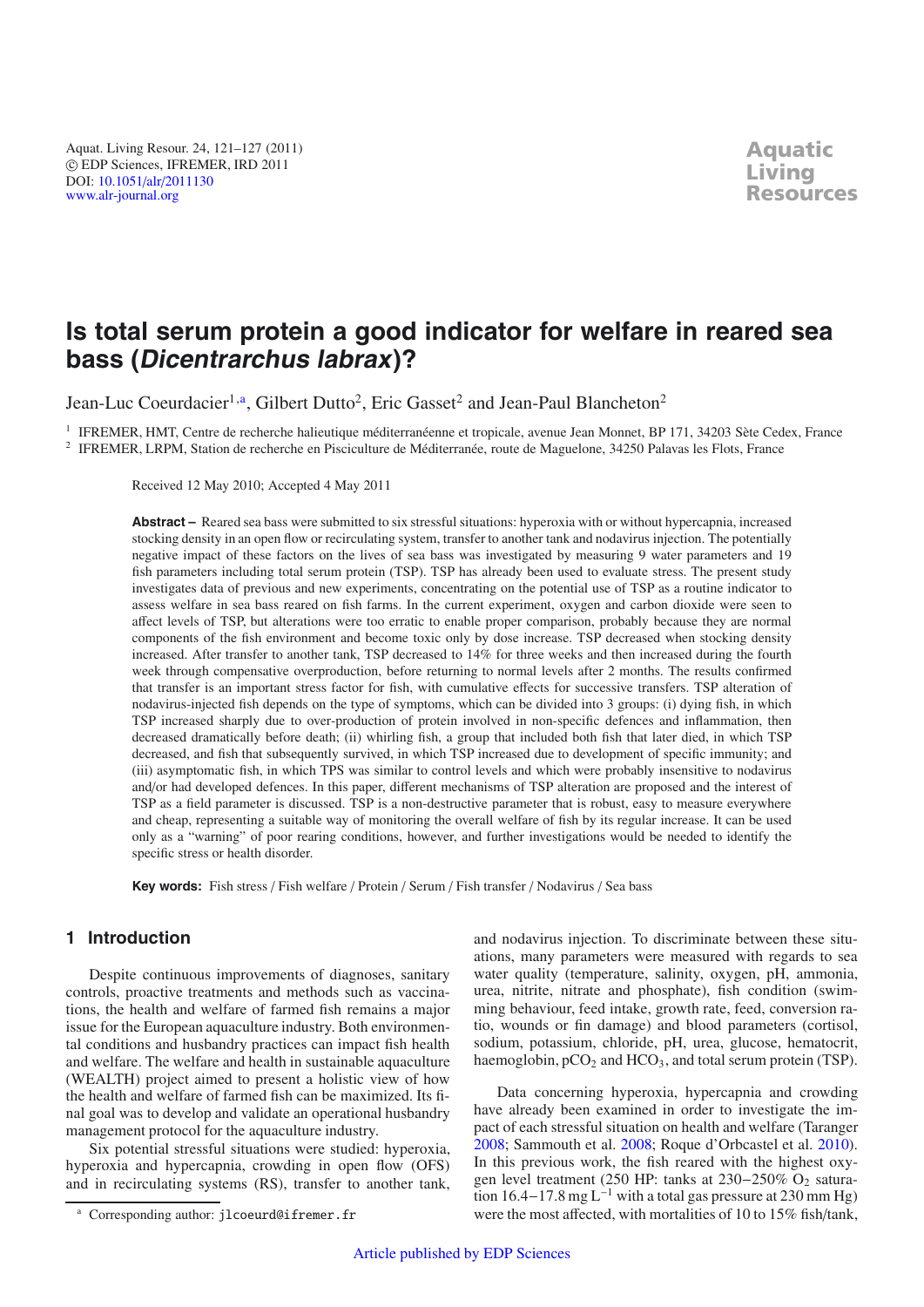a clearer body colour than control fish and irregular greyishwhite patches at the bases of the dorsal, caudal and pectoral fins. The dead fish showed tiny gas bubbles in their eyes and in the skin of their fins when removed from the water. Feed intake and its conversion were modified. The daily amount of ingested food (DAIF) showed large variations, the specific growth rate (SGR) was significantly affected, and the feed conversion rate (FCR) was significantly higher (+16%).

The fish submitted to the "High" treatment, with hyperoxia and hypercapnia (250%  $O_2$  saturation, CO<sub>2</sub>: 50 mg L<sup>-1</sup>), showed a clear difference in swimming activity from the others. They swam in slow motion and remained in a group in the middle of the tank. When fed, the fish were indifferent towards the food and had a low feeding activity. Within a period of 30 days, however, the swimming and feeding behaviour of the fish became progressively similar to that of the control fish. The DAIF per tank showed large variations and average feed intake was 84% of the control. The overall SGR was deeply and significantly affected and represented 84.5% of the growth. In blood,  $pCO<sub>2</sub>$  and  $HCO<sub>3</sub>$  increased dramatically and hematocrit and haemoglobin content decreased. The apparent oxygen uptake was significantly higher (+32%) compared with the control fish. The behaviour of the fish submitted to the "medium" treatment (150%  $O_2$  saturation,  $CO_2$ : 25 mg L<sup>-l</sup>) was intermediate between that of the high treatment and the control (100% O<sub>2</sub> saturation, CO<sub>2</sub> 0 mg L<sup>-1</sup>). Rearing fish at high density (100 kg m<sup>-3</sup> of seawater) induced a difference in swimming behaviour compared with the control (10 kg m<sup>-3</sup>). This observation was made in both the flow-through and recirculating systems. A negative effect was seen on feed intake (−10%), growth and alterations observed in blood parameters ( $pCO<sub>2</sub>$  and HCO<sub>3</sub> were higher) in the 100 kg m<sup>-3</sup> group in the flow-through system. The study suggested that only high stocking density (100 kg m<sup>-3</sup>) had a negative effect. Complete information from this study is published elsewhere (Taranger [2008;](#page-6-0) Sammouth et al. [2008](#page-6-1); Roque d'Orbcastel et al. [2010\)](#page-6-2).

Alterations in total plasma or serum protein concentration relative to a reference interval have been used as a broad clinical indicator of health, stress, and well being of terrestrial and aquatic organisms (Riche [2007\)](#page-6-3). TSP was used as a bioindicator of stress by salinity alteration in the plasma of hybrid striped bass (*Morone chrysops* × *M. saxatilis*; Riche [2007\)](#page-6-3); for pollution stress, in the serum of catfish *(Clarias lazera)* (Adham et al. [1999](#page-6-4)), carp *(Cyprinus carpio)* (Gopal et al. [1997\)](#page-6-5) and Nile tilapia *(Oreochromis nicoticus)* (El-Gohary et al. [2005](#page-6-6)); and for starvation stress in carp (Friedrich and Stepanowska [2001](#page-6-7)). TSP was also used to determine crowding stress in trout (*Oncorhynchus mykiss)* (Sutton et al. [2000\)](#page-6-8); ammonia stress in sea bass (*Dicentrarchus labrax)* (Coeurdacier and Dutto [1999\)](#page-6-9); temperature stress in cod (*Gadus morhua*) (Magnadottir et al. [1999\)](#page-6-10); transport stress in dab (*Limanda limanda*) (Hutchinson and Manning [1996](#page-6-11)), matrinxã (*Brycon amazonicu)* (Carneiro and Urbinati [2002](#page-6-12); Urbinati and Carneiro [2006\)](#page-6-13) and trout (*Oncorhynchus mykiss*) (Jeney et al. [1997\)](#page-6-14); and stress following infection in carp (*Cyprinus carpio*) (Steinhagen et al. [1997](#page-6-15)) and brown trout (*Salmo trutta*) (Ingram and Alexander [1977\)](#page-6-16).

Previous publications on our experiments (Sammouth et al. [2008;](#page-6-1) Taranger, [2008;](#page-6-0) Roque d'Orbcastel et al. [2010](#page-6-2)) report the negative impact of these four stress conditions on the fish. As described in the other papers cited above, TSP is widely used to monitor stress situations in fish. The present study investigates TSP in response to previously studied conditions and new situations (transfer and nodavirus injection) in order to determine its potential use as a routine indicator for assessing welfare and possibly stress in sea bass reared on fish farms.

## **2 Materials and methods**

We first provide a summary of the materiel and methods used in the previous experiments (hyperoxia, hypercapnia and stocking density). Their full details and subsequent results are described in Sammouth et al. [\(2008\)](#page-6-1), Taranger [\(2008\)](#page-6-0) and Roque d'Orbcastel et al. [\(2010\)](#page-6-2). For the transfer and nodavirus injection treatments, the general conditions of rearing and monitoring are the same.

## **2.1 Rearing conditions**

All experiments were carried out at the IFREMER Research Station at Palavas-les-Flots (France). Sea bass sibs were supplied on two dates (one sibs per year) by the *Méditerranée Pisciculture* Farm (Salses-le-Château, France). Except when specifically mentioned, rearing conditions were identical for all experiments. The two sibs, after an acclimatization period  $(2$  months), were stocked in 1 m<sup>3</sup> tanks. Except for nodavirus injection, the original fish weights were 75−150 g, depending on the experiment and duration (3−4 months, i.e., enough time for the fish to double their original weight). The fish were fed to satiation, and all hexogen stress was avoided (light, noise, hour modification for monitoring etc.). The water temperature was 21 °C, and the photoperiod was 16 h light and 8 h dark. The water parameters were maintained constant, above the rearing level limits, throughout the experiment. Water samples were collected regularly to monitor temperature, salinity, oxygen, pH, ammonia, urea, nitrite, nitrate, phosphate and, when necessary, specific parameters such as carbon dioxide, humic substances, and total gas pressure.

#### **2.2 Sampling and total serum protein**

Blood samples (0.5 ml) were collected from 30 or more (*n* = 30−33) fish midway through and at the end of the experiment, unless otherwise specified. The fish were starved for 24 h before sampling. Blood was taken from the caudal vein on 10 fish anaesthetized for 3 min at 4 ◦C in seawater and sampled within 5 min of fish capture to avoid TSP modification by handling stress. Serum was separated by centrifugation (15 000 rpm, 5 min, 4 °C) and stored at  $-20$  °C until analysis. A Max Mat Hycel autoanalyzer determined TSP, based on the principle of the biuret reaction. Bovine serum albumin (BSA) was used as a standard and data were expressed in mg ml<sup>-1</sup>.

## **2.3 Hyperoxia**

Fish (mean body weight  $80 \pm 3$  g) were distributed among 15 tanks of 1 m<sup>3</sup> each at a stocking density of 15−20 kg m<sup>-3</sup>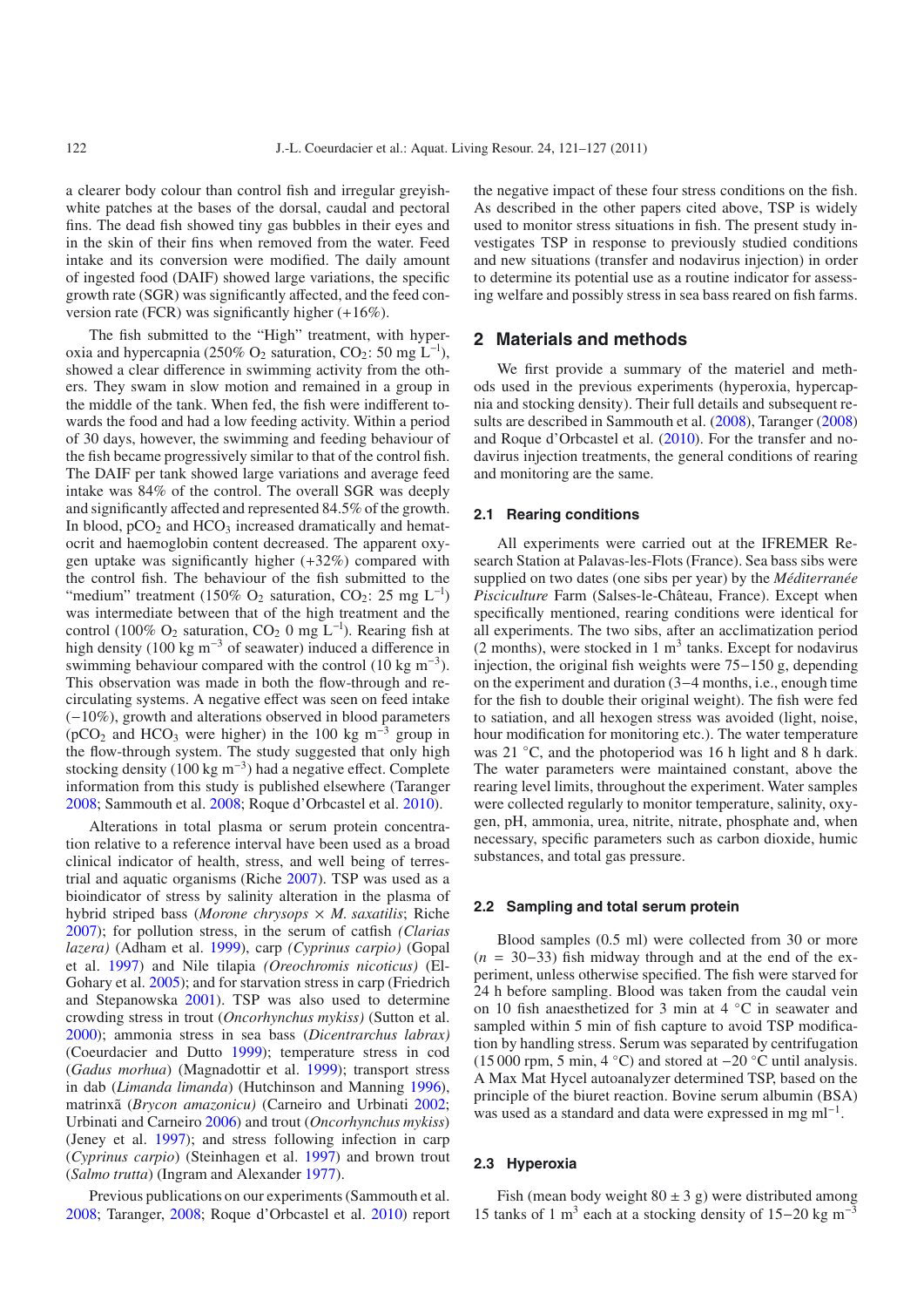(in triplicate for each treatment). The stocking density was maintained by removing excess biomass every 3 weeks. The experiment lasted 12 weeks.

• Control: tanks at 90−100% O2 saturation (close to equilibrium).

• 150 LP: tanks at  $140-150\%$  O<sub>2</sub> saturation (9.9 to 10.7 mg  $L^{-1}$ ) with a total gas pressure of 15 mm Hg (low level).

• 150 HP: tanks at  $140-150\%$  O<sub>2</sub> saturation (9.9 to 10.7 mg  $L^{-1}$ ) with a total gas pressure 160 mm Hg (high level).

• 250 HP: tanks at 230–250% O<sub>2</sub> saturation (16.4 to 17.8 mg L<sup>-1</sup>) with a total gas pressure of 230 mm Hg (very high level).

## **2.4 Hyperoxia combined with hypercapnia**

Fish (mean individual body weight  $78 \pm 3$  g) were distributed among 15 tanks of 1  $m<sup>3</sup>$  each, with a stocking density of 15 to 20 kg m−<sup>3</sup> (in triplicate for each treatment). The stocking density was maintained by removing excess biomass every 3 weeks. The experiment lasted 9 weeks.

- Control: 100% O<sub>2</sub> saturation, CO<sub>2</sub>: 0 mg L<sup>-1</sup>.
- Intermediate: 150% O<sub>2</sub> saturation, CO<sub>2</sub>: 25 mg L<sup>-1</sup>.
- High: 250% O<sub>2</sub> saturation, CO<sub>2</sub>: 50 mg L<sup>-1</sup>.

#### **2.5 Stocking density**

Fish (mean body weight  $75 \pm 2$  g) were distributed among 15 tanks of 1  $m<sup>3</sup>$  each, at densities of 10, 40, 70, and 100 kg m−<sup>3</sup> (in triplicate for each treatment) in an open flow system and at densities of 10, 70, and 100 kg m<sup>-3</sup> in recirculating system. The stocking density was maintained by removing excess biomass every 3 weeks. The experiment lasted 9 weeks.

#### **2.6 Transfer to other tank**

Fish (mean body weight  $75 \pm 2$  g) were distributed among 15 tanks of 1 m<sup>3</sup> each at densities of 15 to 20 kg m<sup>-3</sup> (in triplicate). The stocking density was maintained by removing excess biomass every 3 weeks. To avoid problems during transfer, fish was fasted for 24 h before transfer. Experiments on single transfer lasted 9 weeks and 18 weeks those on multiple transfers. Results concerning each experiment are expressed in mg ml<sup>-1</sup> ± SE (standard error). For the general evolution of TSP, the result was based on around 1300 samples performed on 10 different groups from 2 sibs (experiments were repeated twice). In this case, results are expressed in Protein Percentage Alteration (PPA definition in Sect. 2.7.). PPA is used to balance differences in sizes and sibs of fish. Percentage mean was used for PPA (n is equivalent = 30−32 fish), but this does not allow a confidence interval to be obtained.

### **2.7 Nodavirus injection**

Fish (240 individuals, mean body weight  $230 \pm 5$  g) were individually tagged, 105 were intramuscularly inoculated with

a nodavirus suspension of  $9 \times 10^5$  PFU/fish, (method described by Coeurdacier et al. [2003\)](#page-6-17). The control group (35 fish) was injected with sterile  $SSN<sub>1</sub>$  cell culture solution. Two parallel and independent recirculating systems of three tanks  $(1 \text{ m}^3)$  were used; one for inoculated fish and the other for controls. Fish were fed to satiety and the water temperature was 25 ◦C. Total morbidity and fish showing abnormal swimming behaviour were recorded daily for 3 weeks. Fish were sampled before injection and when they were whirling or dying. Asymptomatic and control  $(SSN_1$ -injected) fish were sampled at the end of experimentation (3 weeks).

Data are individual results and expressed in PPA (%).

#### **2.8 Data treatment**

The means shown on the graphs are expressed in mg ml<sup>-1</sup> ± SE (standard error). Statistical analysis was performed using SigmaStat 2.0. To compare more than two groups, one way ANOVA of variance or on rank (Kruskal-Wallis) were used and pair-wise comparison procedures (*t*-test, Tukey test and Dunn's method) were used for two groups. Results were considered statistically different at  $p \leqslant 0.05$ .

Age of fish and the sibs can influence TSP (Coeurdacier et al. [1997](#page-6-18)). To allow comparison, data were balanced using percentage of variation instead of mg ml−1. Protein percentage alteration (PPA) was used:

PPA = (TSP terminal -TSP original)/ TSP original.

PPA enabled data to be balanced from transfer to another tank, which concerned 10 groups with different weights from the two sibs. PPA optimizes individual variation obtained with individually tagged fish (nodavirus injection).

Daily augmentation of PPA is about 0.2% for sea bass up to 250 g (Coeurdacier and Dutto [1999\)](#page-6-9), but no information is available for larger fish. A difference between adults and observed in trout (Sutton et al. [2000\)](#page-6-8). For broodstocks, this variation changes with season in sea bass (Coeurdacier et al. [1997\)](#page-6-18) and in dab (Hutchinson and Manning [1996\)](#page-6-11). We used this 0.2% by day to calculate a "standard" increase.

#### **3 Results**

## **3.1 Erratic total serum protein alteration by hyperoxia or/and hypercapnia**

At the end of the hyperoxia experiment, TPS in the fish in treatment 150 LP were significantly different from the control (*t*-test,  $p < 0.05$ ), and TSP had decreased, although not significantly, in other treatments. The treatment by  $O_2$  and  $CO_2$ . affected TSP, but large individual variations made the data too erratic to enable proper comparison (results not shown).

#### **3.2 TSP decrease with stocking density increase**

Stocking density induces differences ( $p < 0.05$ ) in TSP between highest and lowest densities midway through the experiment (100 kg m<sup>-3</sup>, 70 kg m<sup>-3</sup> at day 21 for open flow (OFS) and 100 kg m<sup>-3</sup> at day 43 for RS), with a median position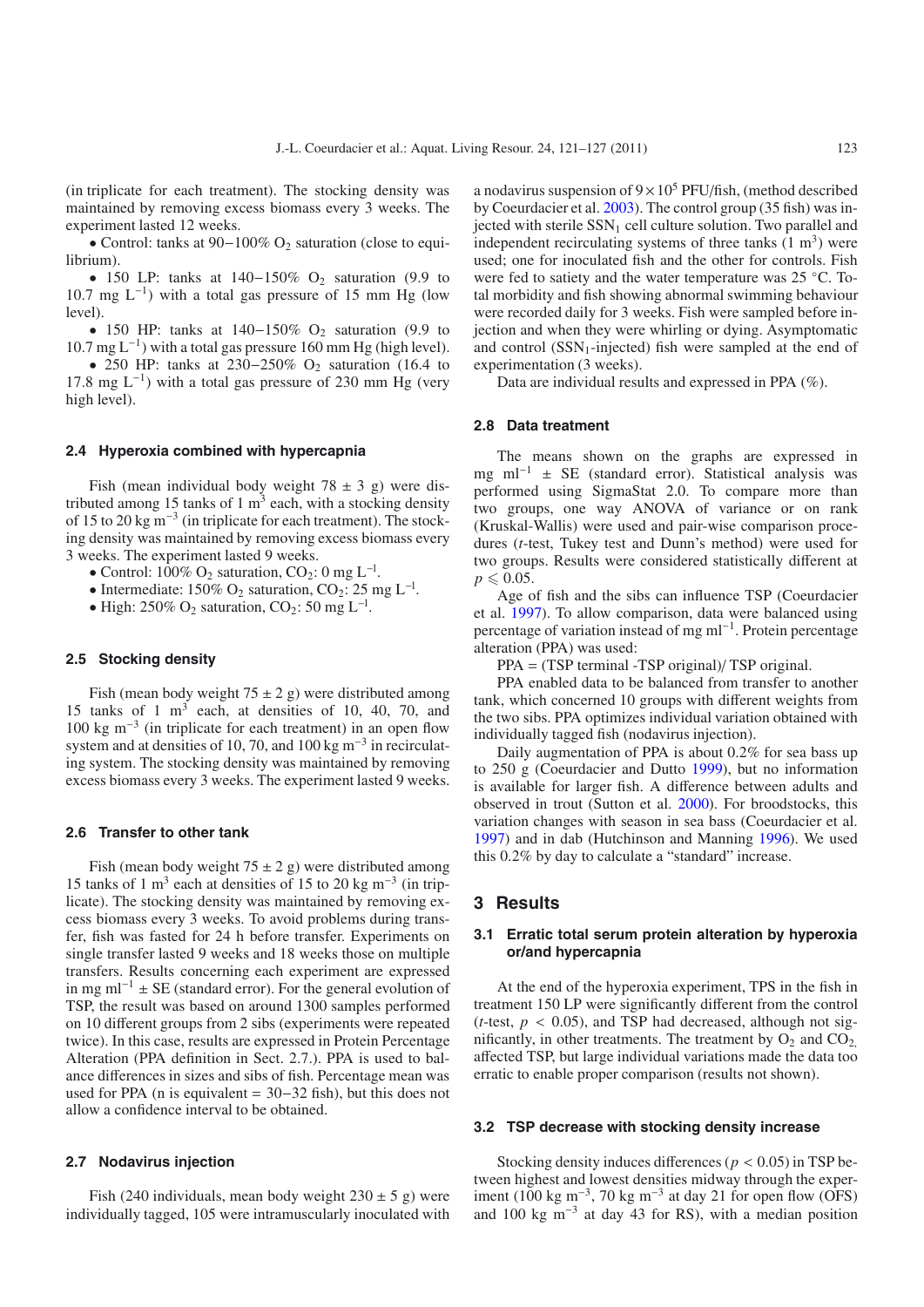<span id="page-3-0"></span>

**Fig. 1.** Total serum protein (TSP, mg ml<sup>-1</sup>  $\pm$  SE) variation according to stocking density in two independent experiments: in an open flow system (left), and in a recirculating system (right) on days 21 and 43, at different stocking densities (left to right) 10, 40, 70, 100 kg  $m<sup>-3</sup>$  $(n = 30; * p < 0.05)$ .

for 40 kg m<sup>-3</sup> (Fig. [1\)](#page-3-0). At the end of experiment, the general tendency was maintained for OFS but with no significant difference (day 63).

## **3.3 TSP decrease after transfer to another tank**

Around 1300 samples were analysed and the data was treated using TSP alteration or PPA. In the present paper, we chose to present three representative cases (expressed in mg ml<sup>-1</sup>  $\pm$  SE) and the overall evolution (expressed in PPA) of all results.

After transfer to another tank, fish had different behaviour patterns compared with the controls that had not been transferred. They took time to recover normal feeding and their growth slowed down, but weights attained the same levels as those of non-transferred fish after one month.

#### TSP decrease in transferred groups

The same batch divided into four groups presented an important and significant ( $p < 0.05$ ) decrease in TSP after transfer. Other parameters (tank and density) slightly modified the level of alteration. This example (Fig. [2\)](#page-3-1), with 4 consecutive results from four groups of the same sibs is a good illustration of TSP alteration after transfer. TSP decreases after each transfer (day 21 and day 63) in all groups. It increases when no transfer occurs (between day 21 and day 42).

## TSP decrease in transferred fish and increase in non-transferred fish

The TSP (Fig. [3\)](#page-3-2) of non-transferred fish continued to increase but the TSP of transferred fish first stopped (day 7) and then decreased (day 27), increasing the deficit in serum protein compared with non-transferred fish.

#### Overall change after <sup>a</sup> single transfer

Overall evolution during the 10 weeks after a single transfer is shown in Figure [4.](#page-4-0) PPA decreased drastically during the second and third weeks after transfer, with the lowest value at

<span id="page-3-1"></span>

**Fig. 2.** Total serum protein (TSP, mg ml<sup>-1</sup>  $\pm$  SE) decreases in all fish groups after fish transfer. Four groups issued from the same batch were transferred at days 0 and 42. Fish were sampled every 3 weeks: at days 0, 21, 42 and 63. TSP of all successive samples was different  $(n = 30; p < 0.05)$ .

<span id="page-3-2"></span>

**Fig. 3.** Total serum protein (TSP, mg ml<sup>-1</sup>  $\pm$  SE) level decreases in transferred fish and increases in non-transferred fish (control). The two samples from day 27 and successive samples are significantly different ( $n = 30$ ;  $p < 0.05$ ), except between day 0 and day 7.

day 20, and then increased over 2 weeks to reach and exceed calculated TSP (0.2% by day). After compensative overproduction (6th and 7th weeks), it fluctuated away from calculated TSP, before returning to these values in the 9th week. The general form of the graph is of interest as it was obtained by compilation PPA results. PPA is used to balance difference in size and sibs of fish. Although it does not allow confidence intervals to be obtained, the number of results here (1300) mitigates this lack.

#### TSP alteration due to multiple transfers

Multiple transfers to other tanks induced a decrease in TSP (Fig. [5\)](#page-4-1) with cumulative but lesser effects for the second transfer: 2.93 mg ml−<sup>1</sup> for the first and 1.33 mg ml−<sup>1</sup> for the second. In parallel, TSP in non-transferred fish increased, with a ratio close to the theoretic progression. A rapid increase appeared after the second transfer, which then slowed around week 7 but only joined and overtook the calculated level at week 14. The large decreases after day 0 (PPA =  $-7\%$ ) and day 112 (PPA =  $-17\%$ ), the smaller decrease after day 15 (PPA =  $-3\%$ ) and the rapid increase after day 28 (+17%) should be noted. After two consecutive transfers, the fish needed 11 weeks to return to normal TSP level instead of 4 weeks after a single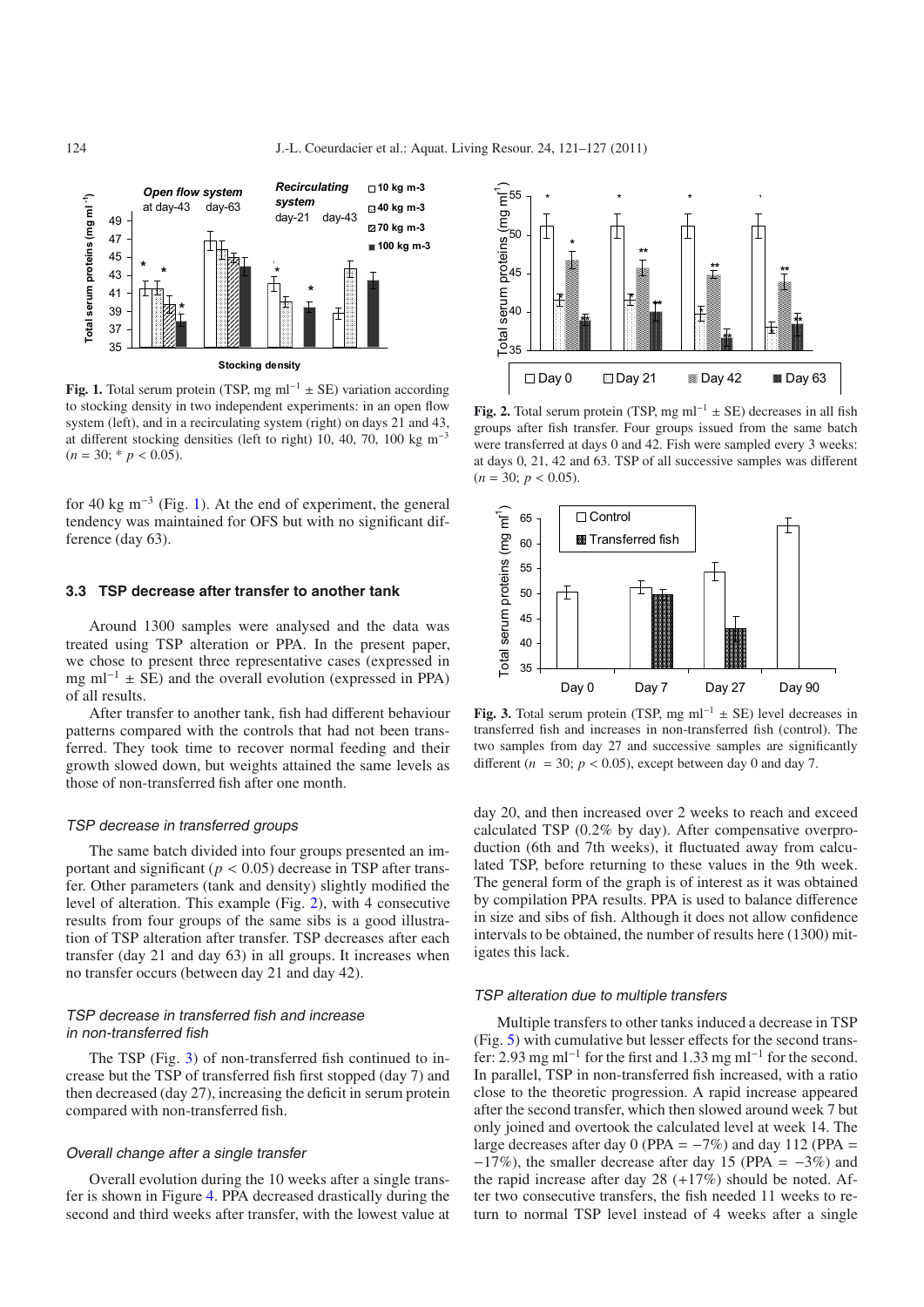<span id="page-4-0"></span>

<span id="page-4-1"></span>**Fig. 4.** TSP alteration in 1300 samples (expressed in protein percentage alteration, PPA) after a single transfer, compared with calculated TSP increase (0.2% day−1). Mean PPA is used but it does not allow a confidence interval to be given.



**Fig. 5.** Cumulative effect on TSP after multiple transfers. One part of the fish group (control) was not transferred during 28 days and the second part was transferred twice: at days 0 and 15. Fish were then left until day 112, when the third transfer was made. The straight line is calculated TSP (0.2% day−1). All consecutive samples were different ( $n = 30$ ;  $p < 0.05$ ) except between day 46 and day 70.

transfer (Fig. [4\)](#page-4-0). One week after the third transfer, TSP had lost 9.07 mg ml<sup>-1</sup> (−17%).

#### **3.4 TSP alteration by nodavirus injection**

Electronic tagging of fish enabled individual comparison by using PPA, which balances natural variation in the group and optimizes individual differences obtained with tagged fish.

The results examined here concern fish sampled a second time because 40% of virus-injected fish died before the second sampling (Fig. [6\)](#page-4-2). The PPA means of virusinjected groups were different (multiple comparison procedures: Dunn's method,  $p < 0.05$ ) from the control, except the asymptomatic group. Individual PPA of dying fish increased drastically during the first week and then dropped in the second week before the fish died. The whirling group concerned fish that were still alive at day 11. No more fish presented whirling symptoms later on. This group contained both fish with positive and fish with negative PPA; as was also the case with the live asymptomatic fish. PPA in the control fish decreased

<span id="page-4-2"></span>

**Fig. 6.** Protein percentage alteration (PPA%) according to health status. Individual variation in TSP (expressed in PPA%) of each fish after live nodavirus injection ( $n = 35$  in triplicate). Fish were divided into three groups: Dying fish  $(+; \text{mean} \dots)$ , whirling fish  $(\blacklozenge;$ mean ----) and live asymptomatic fish ( $\blacktriangle$ ; mean - - -). Control fish **(**◦; mean —) were injected with sterile seawater SSN1 cells (*n* = 35). The PPA means (horizontal line) of virus-injected groups are different  $(p < 0.05)$  from the control except for the asymptomatic fish group.

individually and uniformly as a consequence of transfer, as described above, but with lower PPA on day 24 (PPA mean: −20% instead of −14% for transfer at this time). All means of injected fish were higher than those of control fish (whiling  $8\% \pm 5\%$ , dying 30%  $\pm 8\%$ , asymptomatic  $-3\% \pm 5\%$ ) and all different ( $p < 0.05$ ) from the control except the asymptomatic  $(p > 0.05)$ . The large SE shows the dispersion of the results. The chronology of mortality is similar to that found in previous work.

## **4 Discussion**

Fish showed different TSP responses in relation to their living conditions: differences in TSP occurred in response to hyperoxia and hypercapnia, although these were too erratic to be analysed, low decrease in response to stocking density, and sharp and significant alteration in response to transfer to another tank or to nodavirus injection. Actually, the question is whether TSP can be used to discriminate welfare alteration and possibly stressful conditions or disease in reared sea bass.

Even though other parameters (behaviour, feed, etc.) changed with increased concentrations of  $O_2$  or /and  $CO_2$ (Taranger [2008\)](#page-6-0), TSP alterations were not significant and neither was its trend. Individual variations made the TSP data unusable, however. This situation is similar to the effect of sublethal exposure to ammonia (Ingram and Alexander [1977;](#page-6-16) Coeurdacier and Dutto [1999\)](#page-6-9) with potential stress and/or a poisoning effect. Moreover, oxygen and  $CO<sub>2</sub>$ , like ammonia, are normal components of the environment of fish and become toxic only when the dose is increased.

The relation between TSP and stocking density is not well documented. It was found to decrease in "potential crowding" (Sutton et al. [2000\)](#page-6-8); the conditions in this other experiment were different from those in our own, however (modification of the flow rate and water parameters). For the present experiment on density, several hypothesis can be put forward: (i) TSP decrease starts but is compensated by the end of the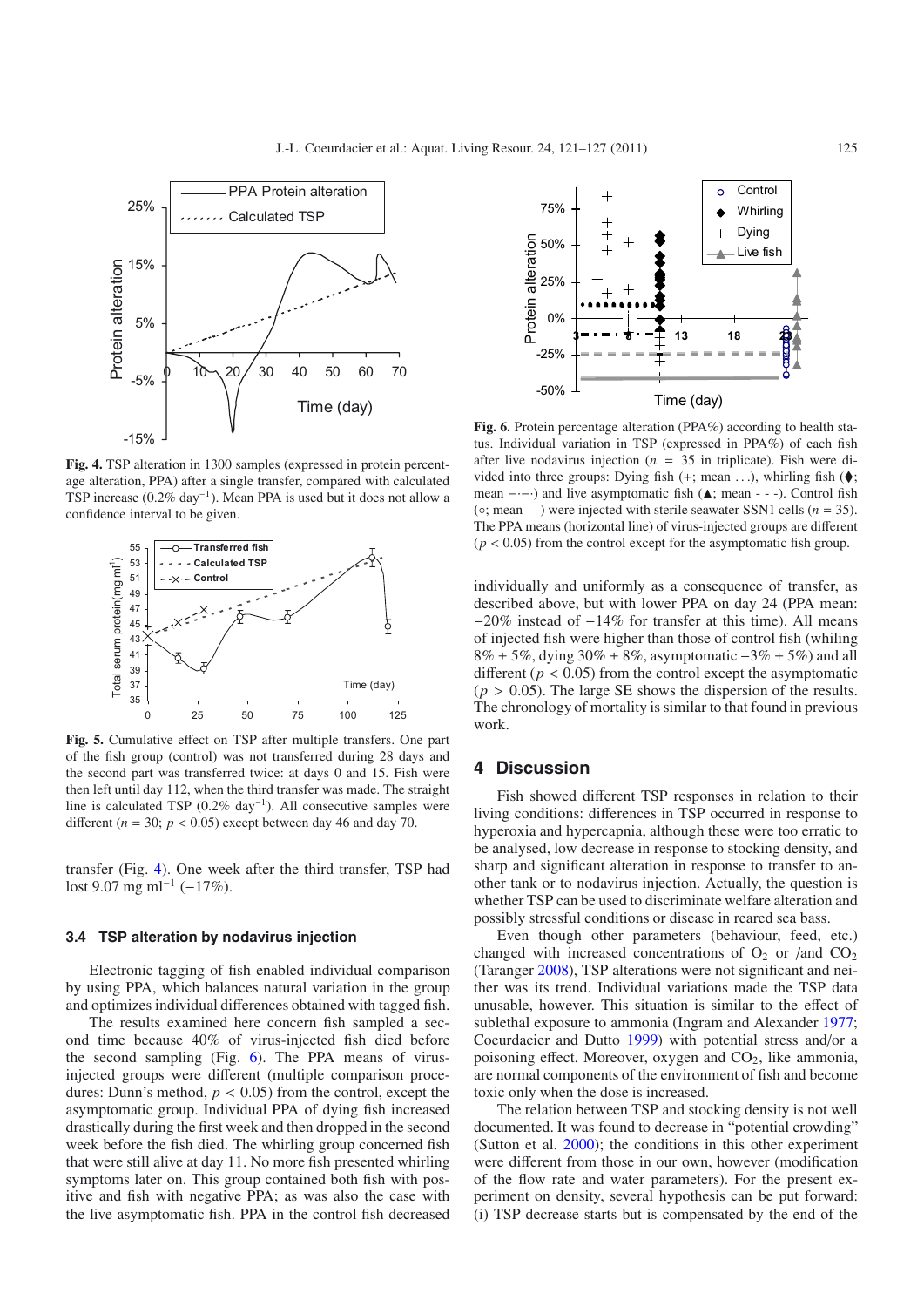experiment, as previously observed after TSP decrease due to stress (Coeurdacier and Dutto [1999;](#page-6-9) El-Gohary et al. [2005\)](#page-6-6); (ii) Stocking density has no influence on TSP, but modifies swimming behaviour, affects feed intake, growth and blood pCO2 and HCO3 (Sammouth et al. [2008;](#page-6-1) Roque d'Orbcastel et al. [2010\)](#page-6-2), as already reported for several blood components in sea bass (Vazzana et al. [2002\)](#page-6-19). In similar experimental conditions to the present ones, an effect on the level of gene expression was found (Gornati et al. [2004\)](#page-6-20). Furthermore, our investigations by 2D gel and proteomic analysis on tandem mass spectrometry (MS-MS) showed a significant difference in panels of serum protein, with apparition of proteins involved in inflammation (Coeurdacier [2010\)](#page-6-2). In the case of stocking density, TSP is at the limit of its discriminating power.

Transfer stress altered many blood components but not TSP within the first 5 h in dab (Hutchinson and Manning [1996\)](#page-6-11) and within 96 h in Matrinxã (*Brycon amazonicus)* (Urbinati and Falanghe Carneiro [2006\)](#page-6-13). In trout, however, TSP were still lower one week after 2 hours of transportation (Jeney et al. [1997\)](#page-6-14). In our experiments, transfer from tank to tank altered TSP and induced a decrease in transferred fish compared with the normal increase in the non-transferred fish (Figs. [3](#page-3-2)−[5\)](#page-4-1). Diet has already been shown to decrease TSP (Friedrich and Stepanowska [2001\)](#page-6-7) and, as fish were fasted 24 h before transfer, may have had an influence. In our experimental conditions, TSP decreases in transferred fish but not in non-transferred fish, which are provided with the same diet. After transfer to another tank, fish have different behaviour patterns; nontransferred fish resume feeding rapidly but transferred fish take longer to recover normal feeding. The transferred fish recovered normal TSP at the same time as they recovered normal weight: after 4 weeks. The cause of the change could be a longer fasting period or consumption of serum protein by stress effects or a combination of both, TSP does not permit us to discriminate between these hypotheses.

After transfer (Fig. [4\)](#page-4-0), the normal increase in TSP stops and then the level decreases. PPA decreases over 3 weeks and then increases, with overcompensation after four weeks, to reach the same level as calculated PPA after 9 weeks. Similar overcompensation is observed in sea bass subjected to ammonia stress (Coeurdacier and Dutto [1999](#page-6-9))

With multiple transfers (Fig. [5\)](#page-4-1), TSP evolution presented a similar pattern to those observed with a single transfer for the decreasing period (3 weeks), but with a longer recovery period (11 weeks instead of 4), showing that multiple transfers have a cumulative effect. TSP decreased less after the second transfer than after the first, even though fish reacted rapidly. Moreover, the dramatic decrease after the third transfer is probably a very bad sign. In fact, animals that were transferred twice within 28 days showed a large protein loss (PPA, −15%) compared to non-transferred fish. They had to react rapidly by overcompensation to survive, and then production slowed down, either because reserve involvement increased and/or break point level passed.

It seems that two different mechanisms are involved: the former is a normal compensation of protein consumption induced by the first transfer, the latter works urgently to keep the fish alive after the second transfer. The latter probably activated all stress mechanisms and, when a fatal outcome is

avoided, a feedback control stops protein overproduction and the former mechanism is resumed. In the case of single or multiple transfers, TSP is a good discriminating parameter. Its variation is significant and lasts for a long time.

Control fish  $(SSN<sub>1</sub>$  injected) presented individual and large decreases (PPA: −20%) lower than the minimum level resulting from transfer  $(-14\%)$ . SSN<sub>1</sub> cells are a neutral antigen (not pathogenic), like a dead vaccine. Dead *Vibrio anguillarum* induced decreases in TSP in sea bass (Coeurdacier et al. [1997\)](#page-6-18) and dead *Salmonella typhi* and human group-O erythrocytes induced a decrease in brown trout (Ingram and Alexander [1977\)](#page-6-16). This mechanism amplifies the decrease due to transfer.

Asymptomatic fish can be divided into two groups, the former with negative PPA (close to control), probably insensitive to nodavirus, like sea bass broodstocks, (unpublished results) and the latter with positive PPA due to the beginning of the IgM production for specific immunization.

In dying fish, TSP increased sharply on the first days by over-production of protein involved in non-specific defences and inflammation, then decreased dramatically before death. The whirling fish group probably contained both fish that would die and those which would recover (5−20%, Coeurdacier [2002\)](#page-6-21) and develop specific immunity. Both in cases of transfer and infection, TSP is a good discriminating parameter.

Many explanations have been suggested to explain TSP decrease. These are well summarized by Steinhagen et al. [\(1997\)](#page-6-15), who mentions changes in blood volume and plasma hydration, alterations in permeability of environmental barriers, tissue destruction, malabsorption, and tissue injury by parasites or other pathogens. These hypotheses can explain, by their single or combined action, the results obtained with nodavirus injection, where the stress was strengthened by infection. For the other cases, the protein decrease may be due to their degradation and also to the possible utilization of these compounds for metabolic purposes (Reddy and Bashamohideen [1995\)](#page-6-22). This possibility is strengthened by the increase of low weight molecules but not degraded fractions observed in a proteinogram of control brown trout injected with phosphate buffered saline (PBS) (Ingram and Alexander [1977\)](#page-6-16) and in a proteinogram of sea bass stressed by ammonia (Coeurdacier and Dutto [1999\)](#page-6-9). Modifications of the serum protein panel are consistent with a 2D electrophoresis analysis on stocking density samples (Coeurdacier [2010\)](#page-6-2) and can be explained by an alternative or complementary mechanism: the compensative overproduction started by production of inactive low weight molecules kept as a reserve until needed and later used to build protein (Coeurdacier and Dutto [1999\)](#page-6-9). TSP does not permit this kind of mechanism to be investigated. A new approach using analysis of cellular and molecular immune parameters in a fish exposed to sublethal dose of virus does show promise (Scapigliati et al. [2010\)](#page-6-23)

## **5 Conclusion**

All modifications of rearing conditions experimented during this program are less stressful for the fish than a single transfer, although transfer is common farm practice. Our results are a confirmation of the well-known fish farming opinion that handling fish has a bad effect.